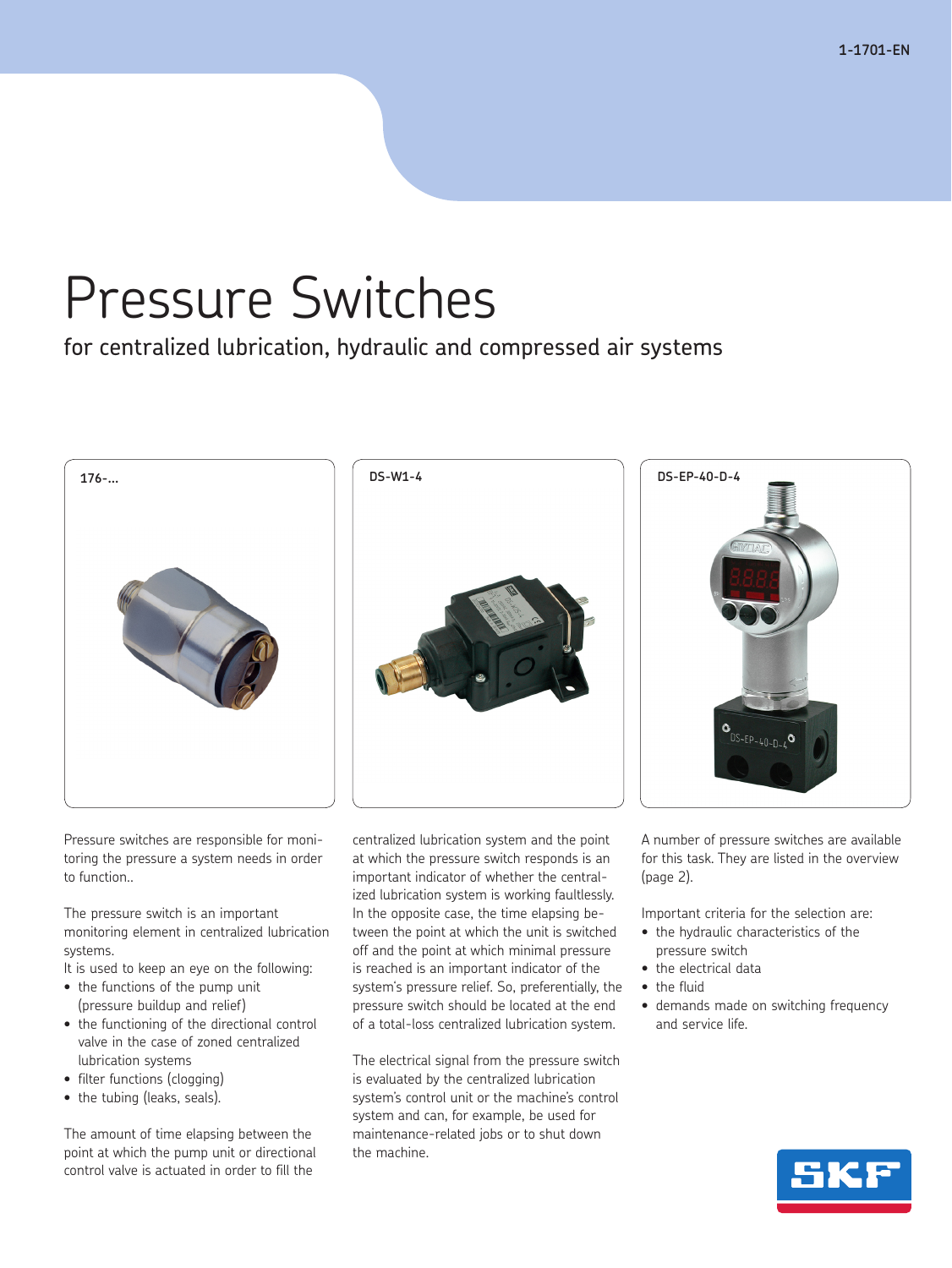#### **Pressure Switches**

#### **Overview**

| Group                                                                                 | Type                      | Switching<br>pressure range | Switching<br>pressure | Electrical<br>limit values        | Type of contact<br>or signal output                | Fig. |
|---------------------------------------------------------------------------------------|---------------------------|-----------------------------|-----------------------|-----------------------------------|----------------------------------------------------|------|
| $DS-EP-40-D-4$<br>with 4 place digital<br>display for pressure<br>and switching point | Membrane of<br>FKM (FPM)  | max. 100                    | adjustable            | $9 - 35$ V DC                     | PNP-<br>transistor stages                          |      |
| $176 -  - $                                                                           | Membrane of<br><b>NBR</b> | 0.245                       | nonadjustable         | max. 42 V<br>30 VA                | mechanical<br>snap-action<br>contact NO or NC type | 2, 4 |
|                                                                                       |                           | 150                         | adjustable            | $5 - 24$ V DC<br>gold contact 1 W | changeover contact                                 | 3    |
| DS-W                                                                                  | Membrane of<br>FKM (FPM)  | 130                         | nonadjustable         | $30 - 250$ V AC                   | micro switch<br>changeover contact                 | 5    |

#### **Singleline centralized lubrication system with piston distributors**

See important product usage information on the back cover.



#### **Piston distributor system for a 3-axis machining center**



#### Practical example:

The piston distributors for the individual axes are connectedby hoses (cf. example).

It is advisable to install a pressure switch at the end of each branch line in order to have any hose defect signaled at an early point in time.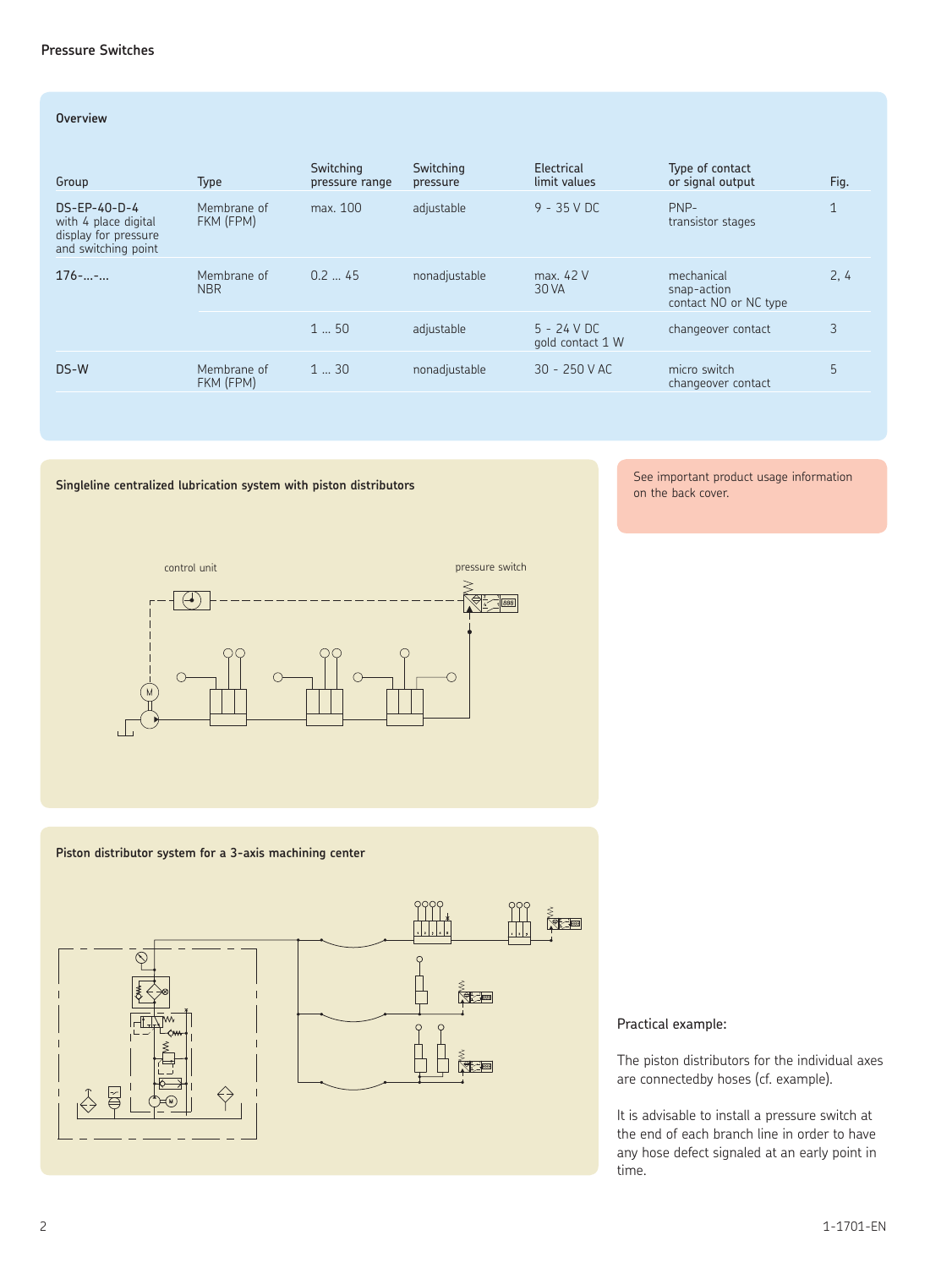### Electronic pressure switch, Group DS-EP-40-D-4



*1*) Counterbore acc. to DIN 974-1 *(2 fastening bolts and lock washers are supplied detached)*

#### **Fig. 1 Technical data**

#### General characteristices

| Rated pressure max. 100 bars                                                |
|-----------------------------------------------------------------------------|
| Permissible overpressure 200 bars                                           |
| Rupture pressure $\ldots \ldots \ldots \ldots \ldots > 500$ bars            |
| Display optionally adjustable bars, psi, MPa                                |
| Ambient temperature $\ldots \ldots \ldots \ldots -25$ to +80 °C             |
| Fluid temperature $\ldots \ldots \ldots \ldots \ldots -25$ to +80 °C        |
| Materials in contact with medium stainless steel, FKM (FPM)                 |
| Type of enclosure $\ldots \ldots \ldots \ldots \ldots$ . IP67               |
| Mounting position any                                                       |
| Vibration resistance $\ldots \ldots \ldots \ldots \ldots$ < 10 g / 0-500 Hz |

#### Deviation from fullscale value

| Accuracy (display) $\ldots \ldots \ldots \ldots \ldots \ldots \times \pm 0.5$ % type $^{1}$ |
|---------------------------------------------------------------------------------------------|
| $<$ ± 1% max. $^{1}$                                                                        |
| Temperature drift $\ldots \ldots \ldots \ldots \ldots \times 10,25\%$ / 10K                 |
| $1$ ) in relation to full measuring scale                                                   |

#### Electrical characteristics

3

2

| Rated input voltage $\ldots \ldots \ldots \ldots \ldots$ 9-35 V DC                   |  |
|--------------------------------------------------------------------------------------|--|
| Current consumption<br>without switching output max. 35 mA                           |  |
| Current-carrying capacity of signal outputs 1.2 A                                    |  |
| Number of signal outputs $\ldots$ 2                                                  |  |
| Type of signal outputs $\ldots \ldots \ldots$ . PNP transistor stages                |  |
| Electrical connection $\ldots \ldots \ldots \ldots$ M12 $\times$ 1 plug, 4-pole type |  |
|                                                                                      |  |

#### Accessories **Calculation Community** Order No. Cable with socket (straight), length 5 m . . . . . . . . . . . . . . . . . DSE.U2

Cable with socket (angled), length 5 m . 179-990382

Screw plug  $G^{1}/_8$  E02 . . . . . . . . . . . . 466-419-001 Vent screw G<sup>1</sup>/8 EO2 . . . . . . . . . . . . 466-431-009 Socket, angled . . . . . . . . . . . . . . . 179-990-372

#### **Electrical connection**



| Pin           | <b>Function</b> | Core color $*$ ) |
|---------------|-----------------|------------------|
| 1             | $(+)$           | brown (BN)       |
| $\mathcal{P}$ | output 2        | white (WH)       |
| 3             | $(-)$           | blue (BU)        |
|               | output 1        | black (BK)       |

*\*) When a cable harness with cable socket is used (see accessories).*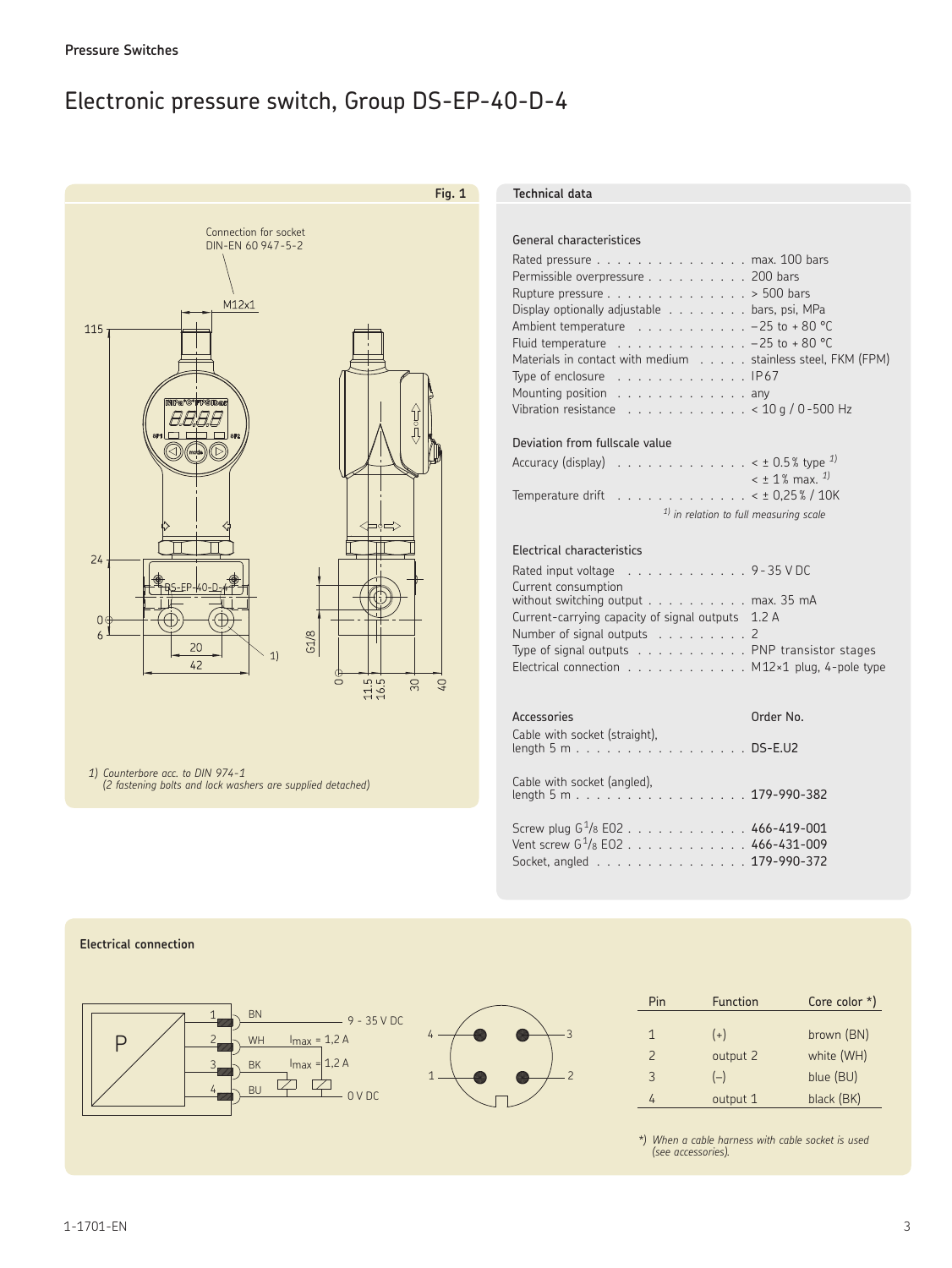### Pressure switch, group 176-...-...



*1) Protective cap, order No. 898-420-001, has to be ordered separately*



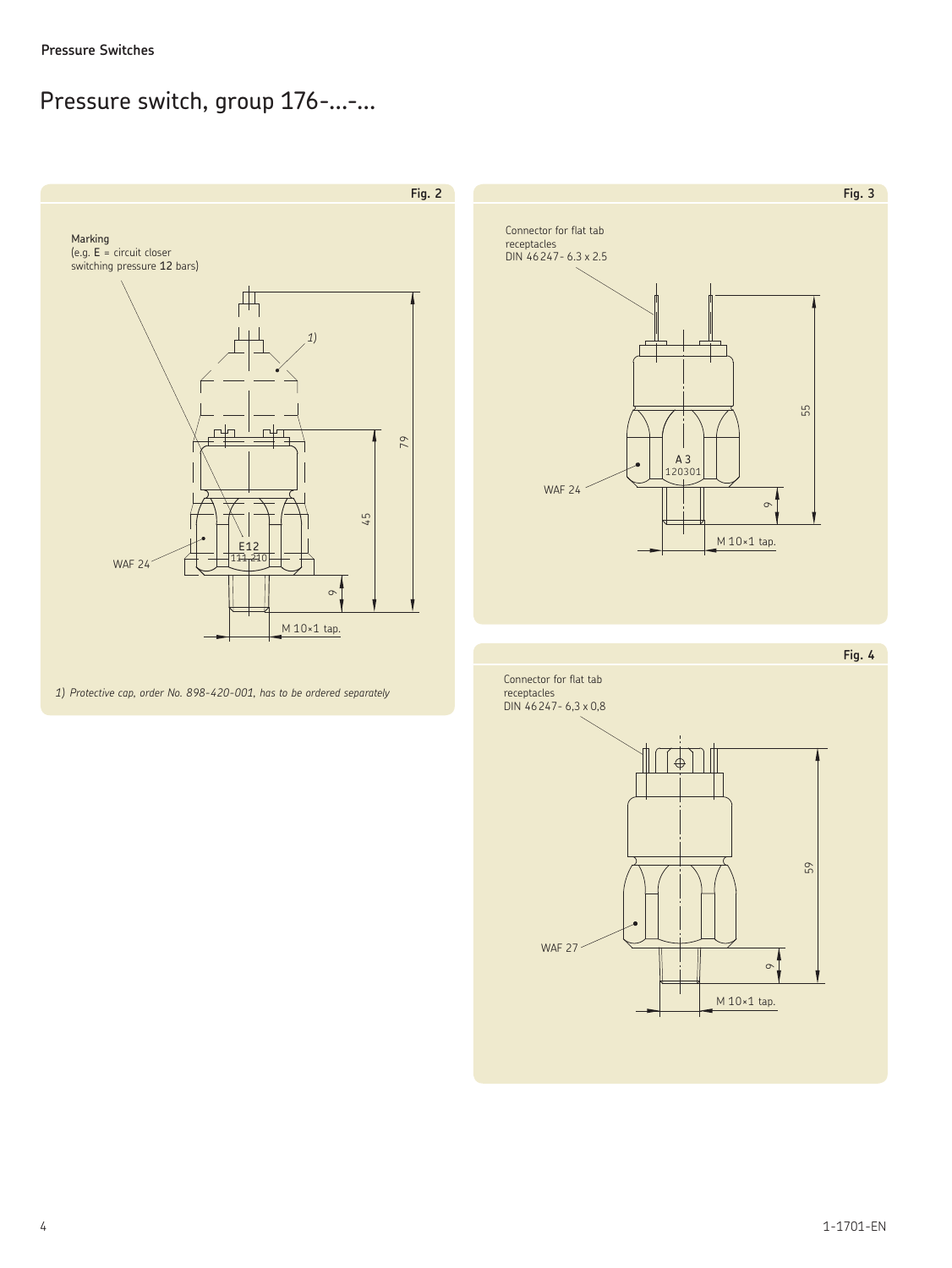### Pressure switch, group 176-...-...

#### Version with screw-type terminal screwed directly into the tubing.

| Circuit closer<br>(NO type) | Circuit opener<br>(NC type) | Changeover | Rated switching<br>pressure |                          |
|-----------------------------|-----------------------------|------------|-----------------------------|--------------------------|
| Order No.                   | Order No.                   | Order No.  | [bars]                      | Fig.                     |
|                             |                             |            | nonadjustable               |                          |
| 176-110-101                 |                             |            | $0.2^{+0.2}_{-0.1}$         | $\overline{c}$           |
| 176-110-100                 | 176-120-100                 |            | $0.5^{+0.3}_{-0.1}$         | $\overline{c}$           |
| 176-110-102                 | 176-120-102                 |            | $1 \pm 0.2$                 | $\overline{2}$           |
| 176-110-120                 |                             |            | $1.2 \pm 0.5$               | $\mathcal{P}$            |
| 176-110-200                 | 176-120-200                 |            | $2 \pm 0.5$                 | $\overline{2}$           |
| 176-110-250                 |                             |            | $2.5 \pm 0.5$               | $\overline{\phantom{0}}$ |
| 176-110-300                 |                             |            | $3 \pm 0.5$                 | $\mathcal{P}$            |
| 176-110-401                 | 176-120-400                 |            | $4 \pm 0.5$                 | $\overline{2}$           |
| 176-110-450                 |                             |            | $4.5 \pm 0.5$               | $\overline{\phantom{0}}$ |
|                             | 176-120-500                 |            | $5 \pm 0.5$                 | $\overline{2}$           |
| 176-110-800                 | 176-120-800                 |            | $8 \pm 0.5$                 | $\overline{2}$           |
| 176-111-201                 | 176-121-202                 |            | $12 + 0.5$<br>$-1.5$        | $\overline{\phantom{0}}$ |
| 176-112-000                 | 176-122-000                 |            | $20 \pm 1$                  | $\overline{2}$           |
| 176-112-200                 |                             |            | $22 \div 2$                 | $\overline{\phantom{0}}$ |
| 176-112-800                 | 176-122-800                 |            | $28 \tbinom{+2}{-1}$        | $\overline{2}$           |
| 176-114-500                 | 176-124-500                 |            | $45 \pm 2$                  | $\overline{c}$           |

#### Version with tab connectors

|             | nonadjustable        |               |
|-------------|----------------------|---------------|
| 176-120-101 | $+0,3$<br>0.5 $-0.1$ | $\mathcal{R}$ |
| 176-120-301 | $3 \pm 0.5$          | ़             |
| 176-120-801 | $8 \pm 0.5$          | 3             |
| 176-121-001 | $10 \pm 1$           |               |

#### Version with gold contacts

| adjustable $*$             |                |
|----------------------------|----------------|
| $176 - 170 - 400$ 1 to 10  |                |
| $176 - 175 - 000$ 10 to 50 | $\overline{a}$ |

*\*) 176170400 set for 4  ±0,5 and 176175000 for 12   + 0.5 – 1.5*

#### **Technical data**

#### Circuit closer / Circuit opener (NO type / NC type)

| Contact load 30 VA<br>Switching voltage, max. $\ldots \ldots$ . 42 V<br>Switching current, max. $\ldots$ 2.5 A<br>Min. switching current with 12 V DC 50 mA                                |  |
|--------------------------------------------------------------------------------------------------------------------------------------------------------------------------------------------|--|
| Permissible operating pressure 50 bars<br>with type 176-114-500<br>and $176 - 124 - 500$ 80 bars<br>Rated switching pressure cf. table                                                     |  |
| Type of contact $\ldots \ldots \ldots \ldots$ NO or NC<br>Switching frequency $\ldots \ldots \ldots \ldots$ 60/min<br>Switching frequency $\ldots \ldots \ldots 10^6$ switching operations |  |
| Type of enclosure $\dots$ $\dots$ $\dots$ $\dots$ $\blacksquare$ 65, IP 00 terminals<br>Operating temperature, max $+80^{\circ}$ C<br>Fluids<br>mineral oils and<br>oiled compressed air   |  |
| Mounting position any                                                                                                                                                                      |  |
| Remark:<br>$P_{max}$ static $\ldots \ldots \ldots$ 300 bars<br>Overpressure safety<br>$P_{max}$ dynamic $\ldots \ldots$ . 200 bars                                                         |  |

| Overpressure salety $F_{\text{max}}$ static $\ldots \ldots \ldots$        |  |  |  |  |                                                   |
|---------------------------------------------------------------------------|--|--|--|--|---------------------------------------------------|
|                                                                           |  |  |  |  | $P_{\text{max}}$ dynamic $\ldots \ldots$ 200 bars |
| Maximum pressure change-speed $\ldots$ , $\ldots$ 1 bar / msec            |  |  |  |  |                                                   |
| Vibration resistance $\ldots \ldots \ldots \ldots \ldots 10q$ at 5-200 Hz |  |  |  |  |                                                   |
|                                                                           |  |  |  |  | sinusoidal                                        |

#### Changeover

| Switching capacity gold contact 1 W<br>Switching voltage, min. / max. 5 V DC / 24 V DC<br>Switching current, min. / max. 5 mA / 50 mA                     |                      |
|-----------------------------------------------------------------------------------------------------------------------------------------------------------|----------------------|
| Rated switching pressure $\ldots$ cf. table<br>Release difference 20%<br>Permissible operating pressure                                                   |                      |
| at 176-170-400 100 bars<br>at 176-175-000 300 bars                                                                                                        |                      |
| Type of contact $\dots \dots \dots$ changeover<br>Switching frequency 200/min<br>Mechanical service life $\ldots \ldots \ldots 10^6$ switching operations |                      |
| Type of enclosure $\ldots \ldots \ldots \ldots$ IP 65, IP 00 terminals<br>Operating temperature, max. $\ldots$ +80 °C<br>Fluids mineral oils and          | oiled compressed air |
| Mounting position any                                                                                                                                     |                      |
|                                                                                                                                                           |                      |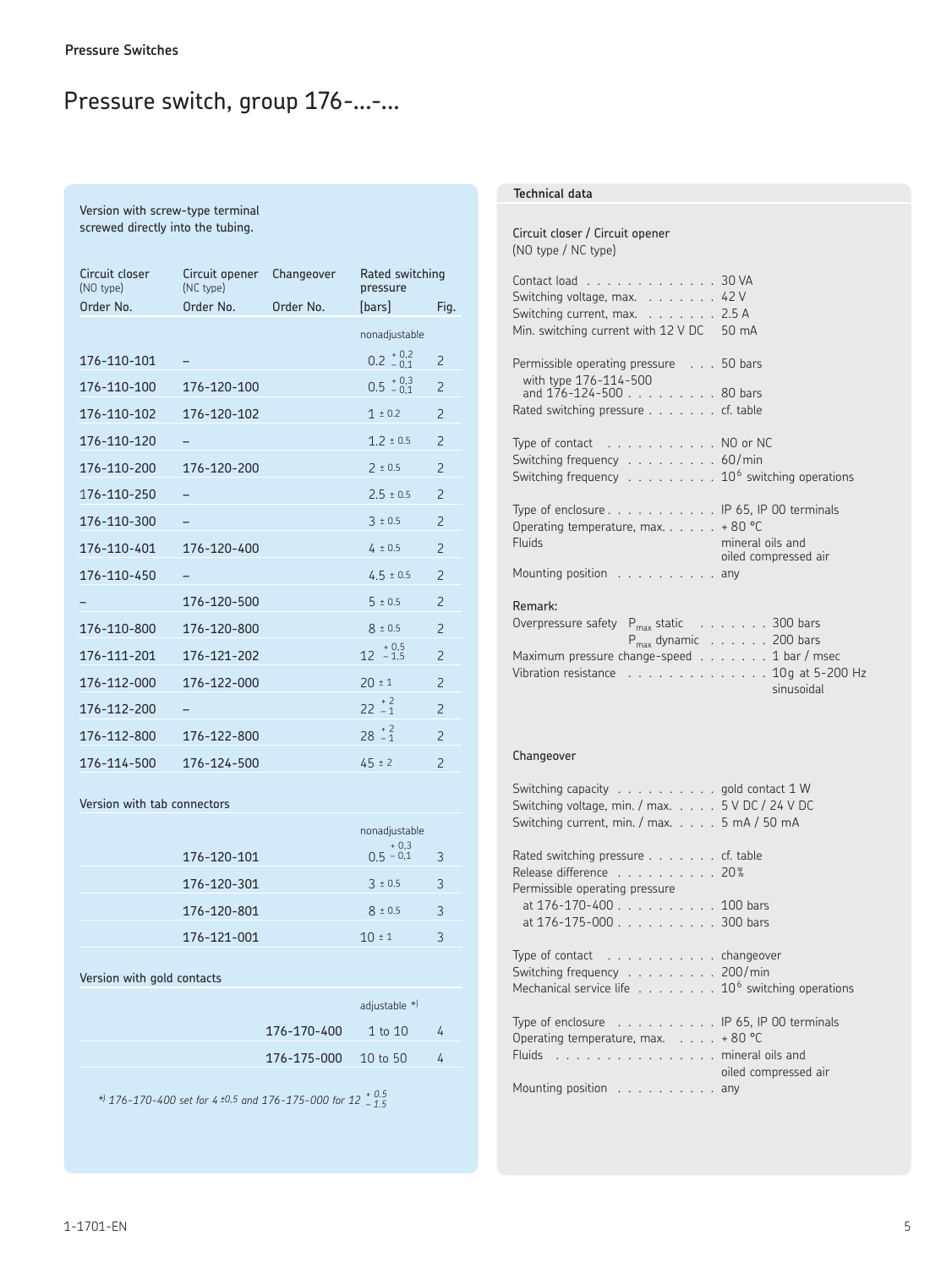### Pressure switch, group DS-W

**Pressure switch with connector to DIN EN 175301-803** (Illustration: DS-W..-4)



2) Ports tapped for solderless tube connection for tube diam. 6 mm<br>2) Cable sockets for pressure switches with plugs conforming to DIN EN 175301-803 (DS-W..-4) Provided and calcular indicate the same when ordering. *have to be ordered separately:*

 *Cable socket, order No. 179990034 Cable socket with indicatior light for 220 V AC, order No. 179990110 Cable socket with indicatior light for 24 V DC, order No. 179990111*

*(further plug-and-socket connectors see leaflet 1-1730-EN)* **Attention!**

The pressure switches comprising this Group are designed to be mounted on a wall. The switching element (changeover contact) is build into an air-tight, distortion-resistant plastic housing (conforming to UL specifications). When the switching pressure is reached it is actuated by a pin connected to a spring-loaded membrane. The switching pressure is set at the factory and is nonadjustable.

The pressure switch is available in three different plug versions. When inductive loads are switched off it is possible for protective circuits (RC elements or varistors) to limit voltage spikes and thus increase the life of the contacts (spark quenching).

#### Please note!

**Fig. 5**

An incorrectly dimensioned interference suppression circuit can cause greater wear than none at all. The following guideline value applies to the dimensioning:

1 µF per ampere of switching current for the capacitor C and resistor R, roughly equal to the DC resistance of the switched coil. However, it is always absolutely necessary to test the interference suppression circuit with measurements.

The DIN 43 235 standards sheet provides information on the exact calculations to be performed for overvoltage limitation elements in DC networks.

When the pressure switch signal is evaluated by external control systems (PLC or the like), pay attention to the limit values indicated for the switching contact. If the switch is to be operated outside its limit values, please

When installing the pressure switch and connecting the tubing make sure no strain is placed on the assembly.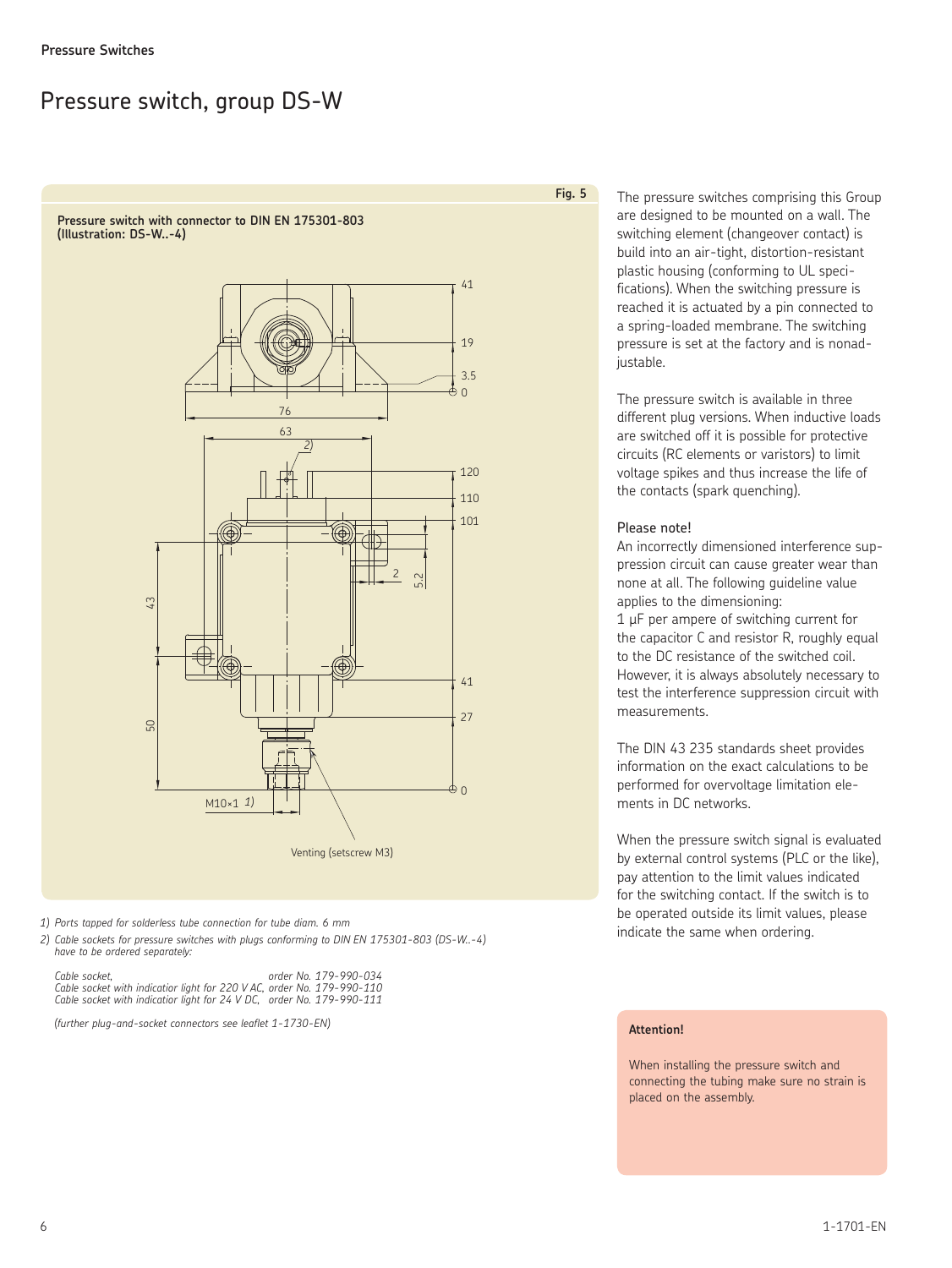## Pressure switch, group DS-W

#### **Technical data**

| Rated switching pressure $\ldots$ cf. table<br>Permissible operating pressure $1/2$ 45 bars<br>Contact load, max. $\ldots$ . 125 VA<br>Switching voltage, max. 250 V AC / 30 V DC<br>Switching current 2 mA min. / 300 mA max.<br>Operating temperature, max. $\ldots$ 60 °C |  |
|------------------------------------------------------------------------------------------------------------------------------------------------------------------------------------------------------------------------------------------------------------------------------|--|
| Type of contact $\ldots \ldots \ldots \ldots \ldots \ldots$ changeover<br>Switching frequency 30 $\frac{1}{m}$ in<br>Mechanical service life 5x10 <sup>6</sup> switching operations<br>Type of enclosure (with line socket) $\ldots \ldots$ P 65                             |  |
| Housing material et al. PA6 6GF30, Flammability Test UL94 HB<br>Contact material / switch module AuAg25Pt6<br>Material membrane FKM (FPM)                                                                                                                                    |  |
| Mounting position $\ldots \ldots \ldots \ldots \ldots$ any                                                                                                                                                                                                                   |  |

 $^{1)}$  A safety valve has to be provided for in the system<br>to keep the maximum permissible pressure from being exceeded.

### Connector plug to

| DIN EN 175301-803<br>(cube plug) | DIN EN 175201-804<br>(6 pole machine plug) | ISO 60947-5-2<br>(4 pole sensor plug) | Rated switching<br>pressure<br>nonadjustable |
|----------------------------------|--------------------------------------------|---------------------------------------|----------------------------------------------|
| Order No.                        | Order No.                                  | Order No.                             | [bars]                                       |
| $DS-W1-4$                        | $DS-W1-4-S9$                               | $DS-W1-5$                             | $1 + 0.3$                                    |
| $DS-W2-4$                        | DS-W2-4-S9                                 | $DS-W2-5$                             | $2 + 0.5$                                    |
| $DS-W3-4$                        | DS-W3-4-S9                                 | $DS-W3-5$                             | $3 - 0.5$                                    |
| $DS-W5-4$                        | DS-W5-4-S9                                 | $DS-W5-5$                             | $5 \pm 0.5$                                  |
| $DS-W8-4$                        | DS-W8-4-S9                                 | $DS-W8-5$                             | 8                                            |
| $DS-W12-4$                       | DS-W12-4-S9                                | $DS-W12-5$                            | $12 +0.5$<br>12 -1.5                         |
| DS-W20-4                         | DS-W20-4-S9                                | DS-W20-5                              | 20                                           |
| DS-W25-4                         | DS-W25-4-S9                                | DS-W25-5                              | 25                                           |
| $DS-W30-4$                       | DS-W30-4-S9                                | DS-W30-5                              | 30                                           |